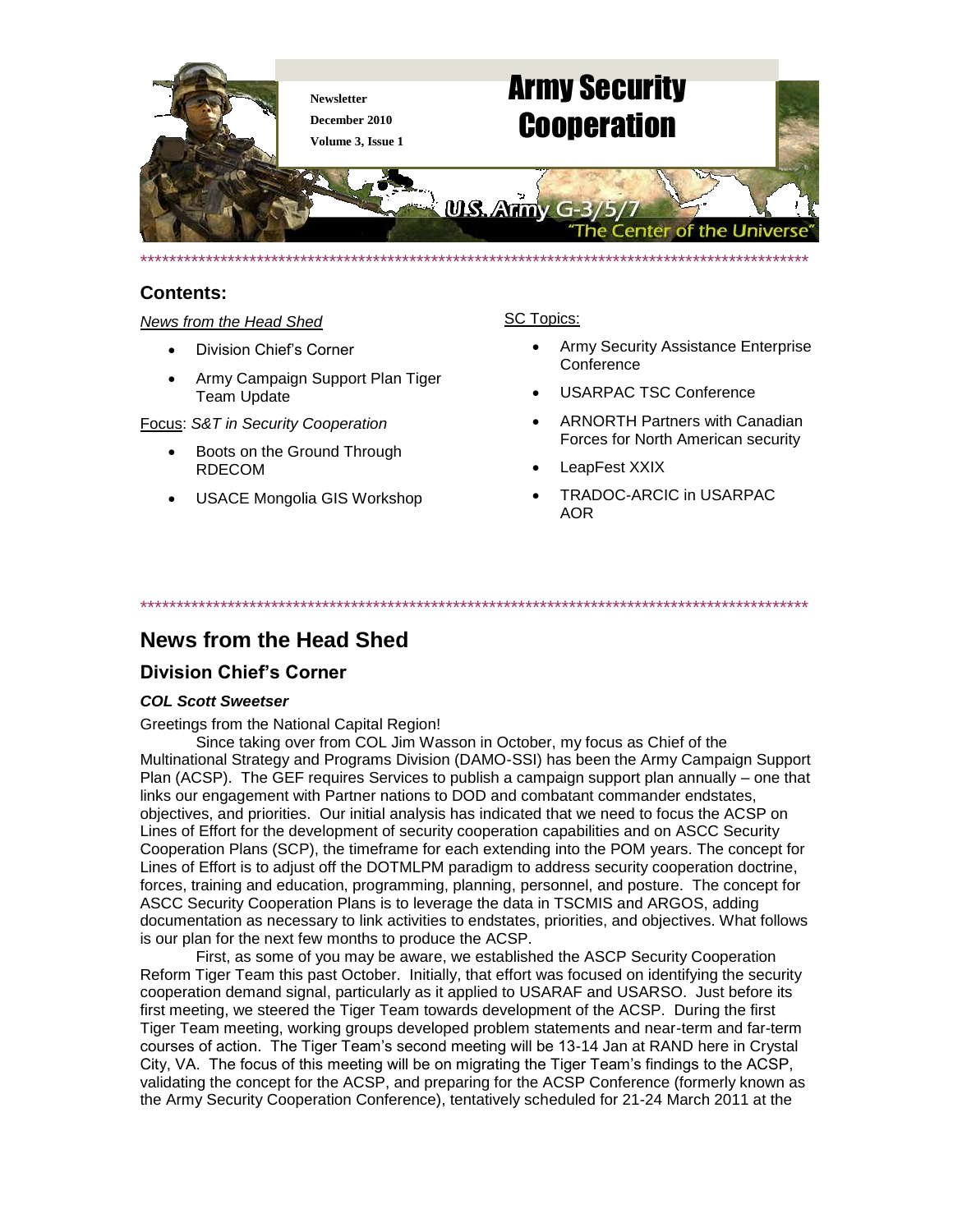Washington Naval Yard, Washington DC. We are inviting representatives from each ASCC to January's Tiger Team meeting so that all ASCCs will have the opportunity to contribute and prepare accordingly. Point of contact for the next Tiger Team meeting is LTC Tim Kane at [timothy.p.kane@us.army.mil.](mailto:timothy.p.kane@us.army.mil)

Second, to ensure ASCCs understand the concept and requirements for the ACSP Conference and development of the ACSP, we will conduct an SVTC on Thursday, 27 January 2011 from 1100-1300 hrs EST from Pentagon Room 3D684. I'd request each ASCC, ACOM, and DRU to provide their VTC POC contact info and site ID NLT 19 Jan 2011 to LTC Jim Niumatalolo at [james.niumatalolo@us.army.mil.](mailto:james.niumatalolo@us.army.mil) Based on feedback from the January Tiger Team meeting and this SVTC, we will send out the ACSP Conference message with instructions on the information that ASCCs, LOE leads, and other participants will be required to brief and discuss during the ACSP Conference.

Third, the ACSP Conference will be designed towards enabling ASCCs to finalize (as much as possible) their FY12-13 Security Cooperation Plans and Line of Effort leads to finalize their FY12-13 LOE Plans. We will also establish guidelines for the FY14-18 POM that will include usage of TSCMIS and ARGOS to build the POM. After Monday morning's plenary, ASCC groups will rotate among the following four ½-day breakouts from Monday afternoon to Wednesday morning: (1) ASCC Security Cooperation Plans, (2) Resourcing, (3) Planning, and (4) Training, Education, and Doctrine. Wednesday afternoon will be unscheduled to enable time for cross coordination, issue reconciliation, and preparation for Thursday morning's Executive Session briefings, during which each ASCC will brief their FY12 SCP, draft FY13 SCP, and initial FY14-18 POM requirements, and each LOE lead will brief their FY12 LOE Plan. We intend on inviting General Officer/Senior Executive-level representatives from across the Army to this session, and believe it will be useful to drive the work of the breakout sessions, to share lessons and issues across ASCCs, and to assist in validating requirements for the POM. Point of contact for the ASCP Conference is Phil DeWolf at [phillip.dewolf@us.army.mil.](mailto:phillip.dewolf@us.army.mil)

We have no illusion that these plans will be 100% complete by the end of the ACSP Conference. And we fully realize the enormity of what we are proposing. Our intent is to make as much progress as possible so that we can staff the FY12 ACSP following the Conference and begin focusing on the next fiscal year and POM. The participation of your organization in the January Tiger Team meeting is critical to ensuring we establish reasonable expectations for the FY12 ACSP and Conference. We also intend to resurrect the Quarterly Security Cooperation SVTCs as Quarterly ACSP SVTCs to provide a forum for updating ASCC Security Cooperation Plans and LOE Plans, and focus on issues specific to the funding and ARFORGEN cycles. Ultimately, we are aiming to establish an annual, synchronized process that better informs requirement validation and resourcing for the activities and capabilities that the ASCCs need to support their combatant commanders.

We are at a critical juncture in security cooperation planning and resourcing. The Department of Defense increasingly recognizes the value of Army security cooperation activities as a means to strengthen stability and security throughout the world. Concurrently, however, the resource environment is becoming more constrained, requiring us to validate and prioritize requirements and conduct long-term planning as never before. As we establish the process for the ACSP, I'd ask each of you for your professional feedback, patience, and support. Don't hesitate to let me know your questions, issues, and ideas.

Thanks for all you do. COL Scott Sweetser Chief, Multinational Strategy and Programs Division (DAMO-SSI) G-3/5/7, Headquarters, Department of the Army

# **Army Campaign Support Plan Tiger Team:**

The Army Campaign Support Plan Tiger Team (TT) held a VTC (meeting #2) on 16 DEC following the first meetings 09-10 NOV to advance recommendations related to the 6 Lines of Effort (LOEs) that will inform the ACSP. The TT lead presented information explaining GEF guidance, the relationship between the TT effort and Army Campaign Plan 8.3 (Building Partner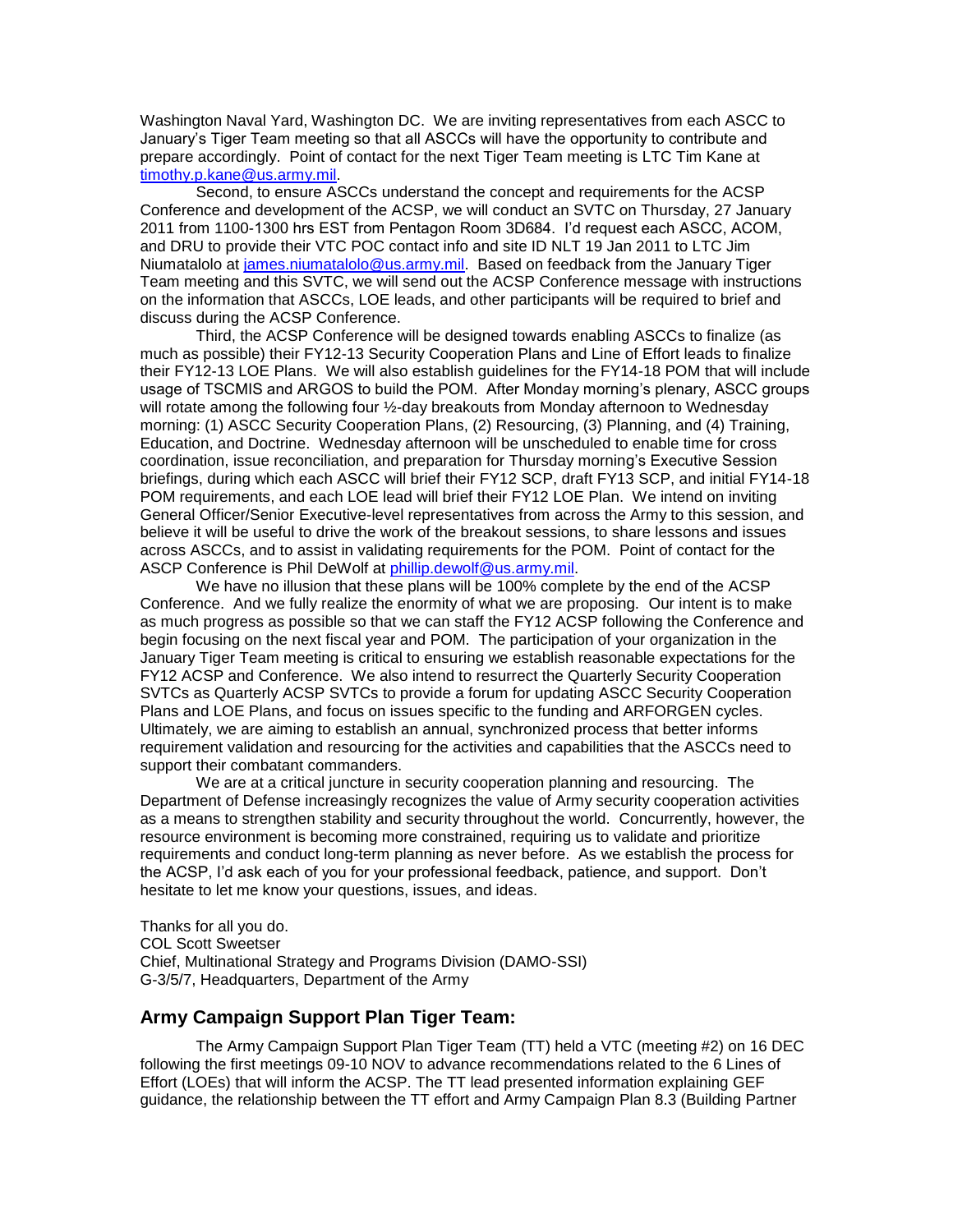Capacity) as they all relate to producing the next ACSP. Next step: TT will continue LOE Courses of Action (COAs) development toward the purpose of developing specific, actionable recommendations that can be built into the ACSP. Results will inform the GEF-directed ACSP.

SC stakeholders from HQDA, FORSCOM, TRADOC, DASA(DEC), USARPAC, USARAF, USARSOUTH, NGB, ARNG, OCAR, USASATMO, USAF, USMC, and RAND Corporation participated in the ASCP TT VTC hosted 16 DEC from the Pentagon. The VTC, hosted by COL Walter Sweetser, Chief, G-35-I, focused on collective evaluation of ACSP LOE COAs, setting the stage for the final TT meetings 13-14 JAN, and the ACSP Conference 21-24 MAR. Half of the meeting was devoted to six LOE COAs, with each group presenting a set of SC process issues for comment across the membership of the TT. The LOEs are: 1. Assessments & Evaluations; 2. Military and Operational Requirement Development; 3. Requirements Processing via Authoritative Data Systems; 4. Resourcing; 5. Manpower; and 6. Training, Education and Doctrine. Each LOE Working Group presented the process issue COAs in their specific LOEs to discuss linkages and impacts to the other LOEs. At the second half of the meeting, COL Sweetser presented his concept (with proposed content) for producing the ACSP according to a synchronized ASCP development cycle. The TT VTC papers and briefing are on the ACSP TT share point portal: https://g357.army.pentagon.mil/SS/SSI/ACSPTT/default.aspx

The TT members learned that the previously named Army Security Cooperation Conference will be renamed to the Army Campaign Support Plan Conference to emphasize the complete focus of this event on completion of the initial ACSP. The stated purpose of the 21- 24MAR Army Campaign Support Plan Conference is to accomplish an 80% completed ACSP by the end of the conference. The mission of the 2012 ACSP is to provide capabilities that enable Army Service Component Commands (ASCCs) the ability to support, Department of Defense global and theater end states, objectives and priorities.

### Next Steps:

- Integrate the results of Meeting #2 across the LOEs; adjust scope of each LOE as required.
- Plan ACSP TT Meeting #3 to be held on 13-14 JAN to finish refinement of LOE COAs.
- Inform ACSP community of interest of meeting outcome and changes in LOE problem statements.
- Maintain and update ACSP TT Share Point Portal and create a SIPR mirror site for classified information.
- Prepare and publish the agenda and goals for the 21-24 MAR Army Campaign Support Plan **Conference**

\*\*\*\*\*\*\*\*\*\*\*\*\*\*\*\*\*\*\*\*\*\*\*\*\*\*\*\*\*\*\*\*\*\*\*\*\*\*\*\*\*\*\*\*\*\*\*\*\*\*\*\*\*\*\*\*\*\*\*\*\*\*\*\*\*\*\*\*\*\*\*\*\*\*\*\*\*\*\*\*\*\*\*\*\*\*\*\*\*\*\*\*

# **FOCUS***: Science and Technology in Security Cooperation*

## **Boots on the ground through RDECOM:**

*… Something remarkable is happening in Latin America … economic growth is going hand to hand with social progress … Sir Martin Sorrell (UK) talks of the dawn of a "Latin American Decade" … Americas are at last fulfilling their potential. To help cement that success their northern cousins should build bridges, not walls. "The Economist" September 9, 2010*

#### **INTRODUCTION**

RDECOM conducts S&T research to meet US Army requirements in the Western Hemisphere from pole to pole and we make partnerships between our Subject Matter Experts (SMEs) and those of the nations in the area of focus. From workshops or visits to joint projects and/or formal bi-lateral agreements between nations, security cooperation is a growing field in S&T.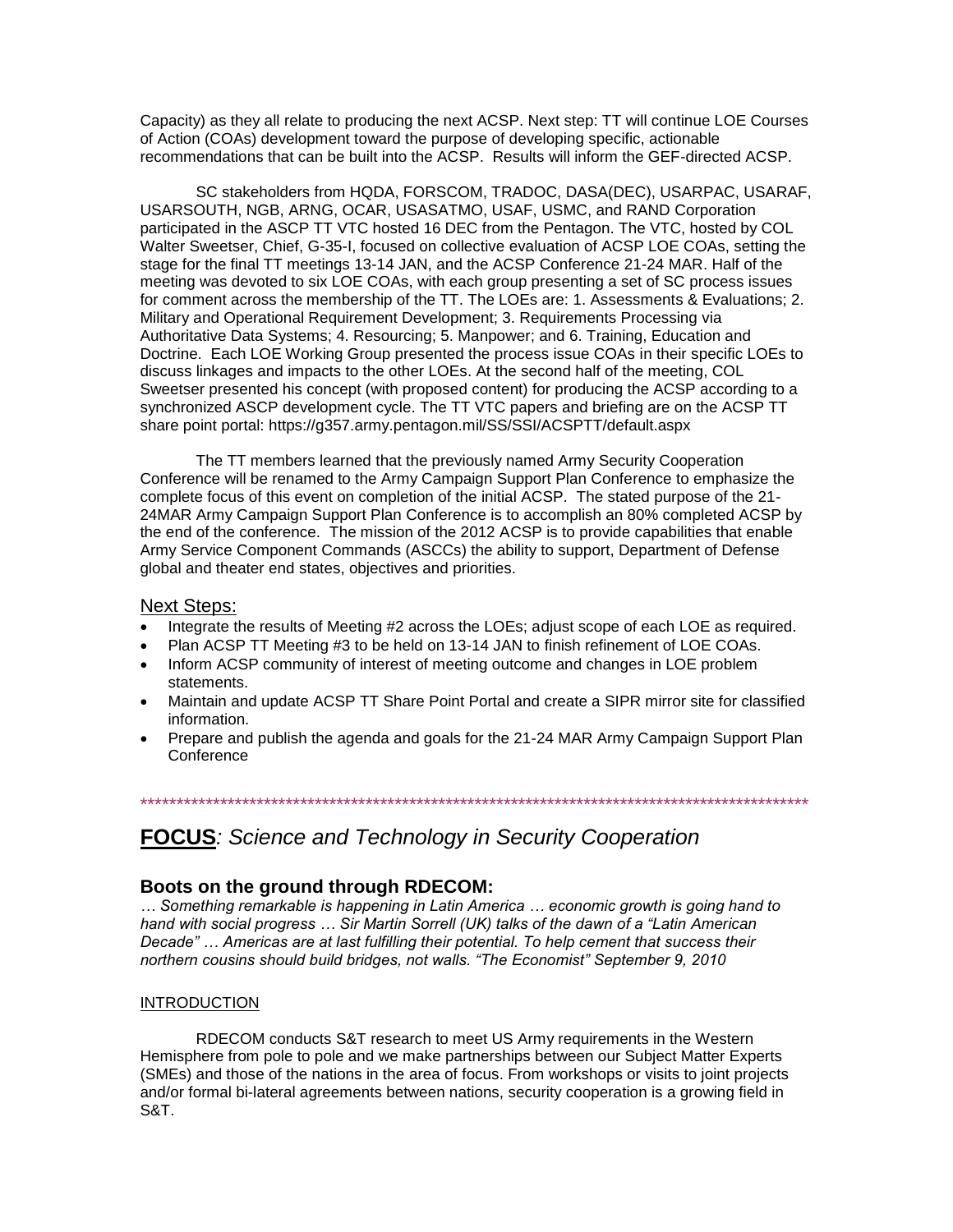With headquarters in the US Embassy in Santiago, Chile and subordinate offices in Buenos Aires, Argentina (RFEC-Latin America) and Ottawa, Canada (RFEC-North America), RFEC-Americas has about ten military and civilian personnel. So with twenty "boots" on the ground, RDECOM is focusing its precious resources to implement the AOF strategy carefully. The annual strategy is updated by RDECOM and guided by our Combatant Commanders and ASCCs as we learn more about the capabilities and capacities within our AOF and as requirements and guidance change. (Our FY10 and FY 11 Engagement Plans are available upon request.)

#### HIGH LEVEL VIEW OF S&T SEARCH REQUIREMENTS AND TSC GUIDANCE

The US Army has varied S&T goals, requirements, and technology gaps. Thus, our S&T search is often in broad cross-cutting fields such as: Advanced Materials (including nanotechnology), Biotechnologies, Modeling and Simulation (operations, sensitivity analyses, war gaming, command and control, social behavioral response), Medical Sciences, Robotics (UAV/USV), Alternative Energy, and Environmental Security (including climate change). The US Army and over fifty partner Armies in our AOF collaborate to improve interoperability, capability, and capacity missions such as Peacekeeping Operations (PKO), Humanitarian Assistance (HA), and Disaster Relief (DR).

While RFEC-Americas is developing its relations with NORTHCOM, all activities and North American strategies come from ARNORTH. Conversely, RFEC-Americas has an S&T Officer at both SOUTHCOM and ARSOUTH and have a vibrant engagement strategy that is directed through SOUTHCOM via ARSOUTH. The main objective of RDECOM TSC is to detect, deter and disrupt transnational threats in order to protect the US and to enhance hemispheric security. Security challenges include narcoterrorism, crime/urban gangs, illicit trafficking, transnational terrorism, forgery/money laundering, mass migrations and



*S&T Peacekeeping Operations Conference*

natural disaster. To address these, we search for S&T to improve or learn more about: Emergency Management, Information Sharing for Force Protection and Border Security, Unmanned Vehicle Systems, Border Security, Societal Behavioral Response, Migrant Processing and Personnel Tracking Databases, Green Munitions, Environmental Security (including climate change), and Medical Sciences.

While not all activities have dual purposes, ideally, one engagement meets both S&T requirements and Theater Security Cooperation guidance. The steps leading to the conduct of S&T search and TSC are:

- RDECOM, NORTHCOM, SOUTHCOM, the ASCCs and others provide guidance;
- RFEC-Americas proposes an engagement plan (strategy) that translates guidance to action;
- RFEC-Americas socializes the plan for improvement and concurrence;
- RFEC-Americas provides boots on the ground to implement the strategy (a "connector");
- The same "connector" reports succinctly, evaluates the connection, and recommends a way forward;
- If appropriate, we collectively execute the way forward … and,
- All of us communicate.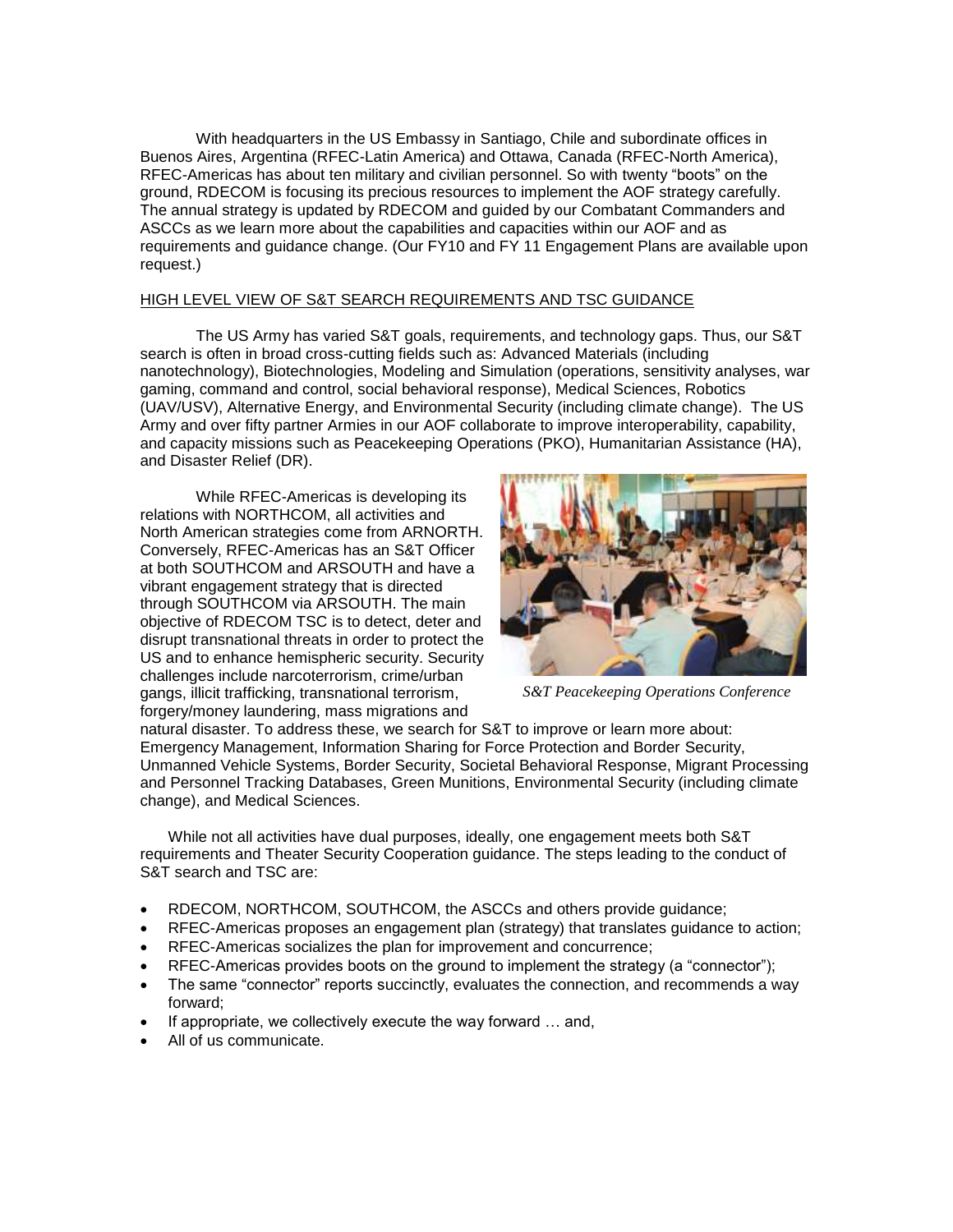As a benchmark, we estimate that our product line of engagement roughly requires more than 500 man-hours to conduct an initial S&T search or TSC visit and the work required to reach an agreement to hold a workshop or fund a joint project.

#### EXAMPLES OF TSC IN OUR AOF; NORTHCOM– MEXICO; SOUTHCOM–BRAZIL

Mexico is a NORTHCOM priority (RFEC-North America). Mexico is one of our largest trading partners and the third most productive economy and R&D producer in our AOF (Canada and Brazil are number one and two). A Joint Commission Meeting will be held in Mexico City in April 2011.

An example of an S&T search find is the Automatic Text Entity/Location/Time Tagger for Intelligence and Information Fusion. Today, numerous personnel are analyzing documents, but are often overwhelmed by the amount of human intelligence information which has to be parsed and converted into structured facts that must be fused to arrive at actionable decisions. Therefore, automated or even semi-automated knowledge generators, that can parse and understand language, are highly desirable. That is to say we need help understanding what we have within the mountains of information that we generate.

The AVNTK Artificial Intelligence (AI) S.C. of Guadalajara, Mexico is currently developing a unique general artificial cognition system that can interact in standard English with a user or analyze text from various sources. AVNTK's conversational agent (http://www.rachaelrepp.org) translates from a standard English dictionary of 100,000 words that are converted into a simplified 1,000-words version, which can be semantically interpreted by the AVNTK cognition system. In support of the Communications and Electronics Research, Development and Engineering Center (CERDEC) Intelligence and Information Warfare Directorate (I2WD), AVNTK was funded to adapt their system for the Army. Ultimately an automated knowledge extractor based on a language understanding parser can be obtained from this work. The existing I2WD fusion system will then process this automatically generated semantically tagged text. Automated processing of volumes of information will facilitate knowledge elicitation, freeing analysts for higher-level work. By allowing analysts more time to analyze rather than format intelligence, the warfighter can then expect better corroborated, timely intelligence.

Brazil is a SOUTHCOM priority (RFEC-Latin America). Brazil is by far the largest economy, military, and R&D producer in South America. RFEC-Americas attended and supported: a Joint Commission Meeting which was held in Washington in November 2009; a Bi-Lateral Working Group (BWG) also in Washington, D.C. and US-Brazil Staff Talks at Ft. Sam Houston, TX.

One of the areas of joint agreement was S&T exchange for "innovation" to improve the economies of both nations. "Innovation" provides us with wide "top cover" and has to date led to S&T engagements in nanotechnology (a conference sponsored by the Army of Brazil in October 2009 and a workshop jointly sponsored by RFEC-Americas and ONR-Global in September 2010), SME exchange visits to Brazilian and US Army R&D facilities, and joint projects.

We have funded three projects at Universities in Brazil. University of Sao Paulo is researching damage progressive failure. The University of Federal Minas Gerais is researching nanomembrane-based sensors for damage identification in support of AMRDEC and co-funded with AFSOARD. The University of Sao Paulo and University of Texas (San Antonio) researching and developing a wirelessly-controlled chemical sensor on a robotic vehicle in support of ARL and co-funded with ONR-Global and SOUTHCOM.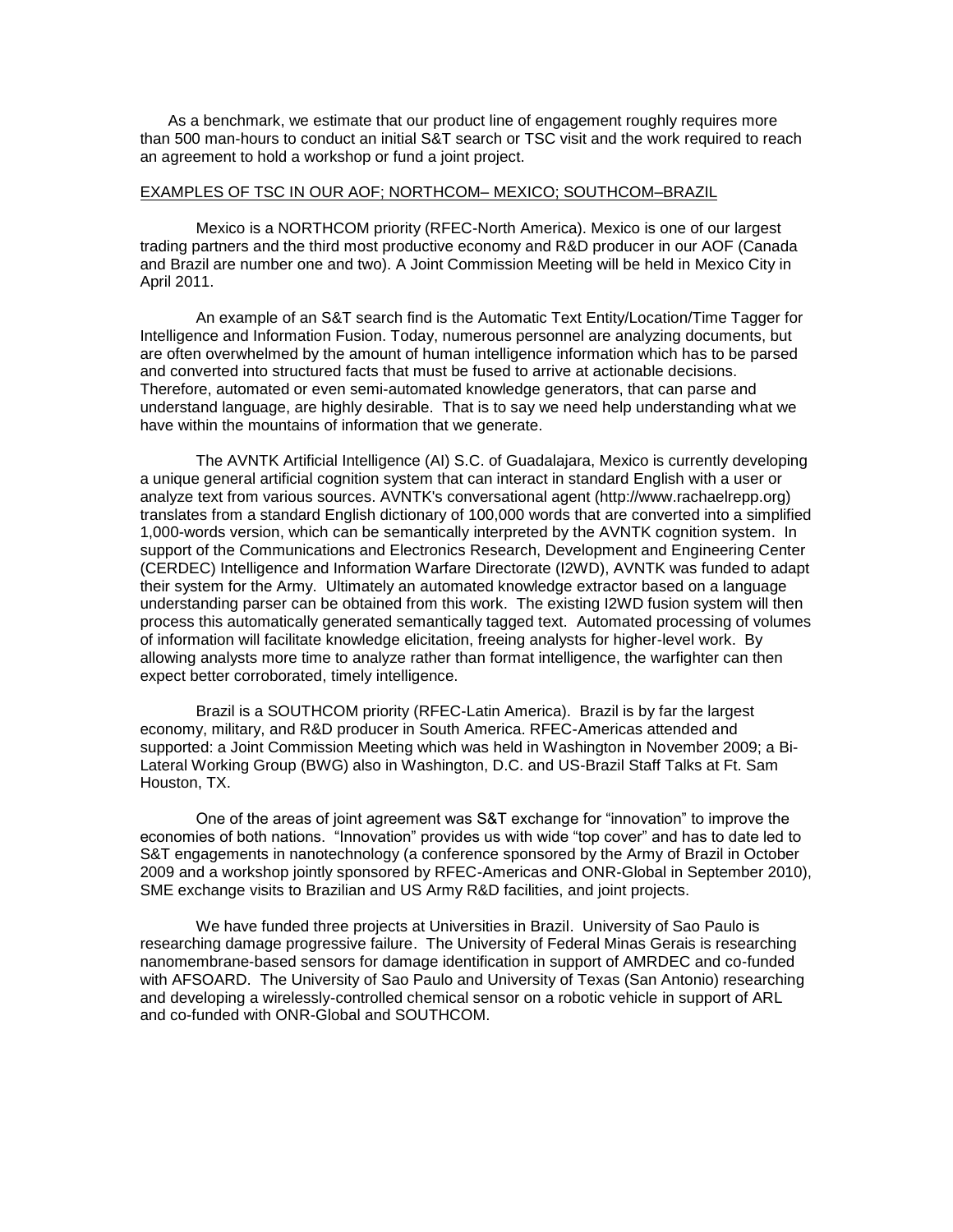#### **CONCLUSION**

We are proud to be a contributor to the TSC team. To come back to the Economist assessment at the beginning of this article, we are building the bridges at the dawn of the Latin American Decade. For further information, see [www.redcaa.org.](http://www.redcaa.org/) Your RFEC-Americas points of contact are:

COL Donald V. Gibson, Commander RFEC-Americas, [gibsondv@state.gov;](mailto:gibsondv@state.gov) Dr Edward Johnson, Technical Director RFEC-Americas, [johnsonje@tcsc.southcom.mil;](mailto:johnsonje@tcsc.southcom.mil) LTC Adam Stroup (PhD), Commander RFEC-North America, [stroupan@state.gov;](mailto:stroupan@state.gov) Dr Wei-Jen Su, Director, RFEC-Latin America, [Wei-Jen.Su@tcsc.southcom.mil](mailto:Wei-Jen.Su@tcsc.southcom.mil) 

# **USACE Mongolia GIS Workshop**

The U.S. Army Global Civil-Military Emergency Preparedness (AGCMEP) program successfully completed its first activity in the US Pacific Command (USPACOM) Area of Responsibility (AOR). The Introduction to Geographic Information Systems (GIS) Workshop took place on 25-28 October 2010 in Ulaanbaatar, Mongolia. The event featured the use of geospatial technologies and their application to emergency preparedness, response, recover and mitigation for all hazards. The workshop was executed by the U.S. Army Corps of Engineers (USACE), and was attended by over 40 participants from a wide range of Mongolian ministries and organizations. Participants included the Mongolian Armed Forces, the Mongolian National Emergency Management Agency (NEMA), the Mongolia Institute of Hydrology-Meteorology, Ulaanbaatar City, and the Mongolian University of Science & Technology. The event was conducted in response to USPACOM J4's and the U.S. Embassy in Ulaanbaatar's request for technological solutions that enhance civil-military cooperation and build emergency preparedness capacity. The GIS Workshop was the first part in a two-part



*USACE SMEs providing instruction on GIS to Mongolian counterparts.*

series being offered by the CMEP program. A Hydraulic & Hydrology Workshop will be conducted in Ulaanbaatar 10-13 January 2011. The workshop will focus on floodplain modeling and flood control impacts along the Selbe River.

The GIS Workshop provided an interactive opportunity for all participants to work, share, and learn geospatial technologies and emergency preparedness techniques. The workshop was hosted by Mongolia's National Statistical Office, and special emphasis was placed on the use of GIS and its role in flood prediction, modeling, response, and management. US and Mongolia Subject Matter Experts (SMEs)

shared skills related to the development of emergency management GIS layers, introduced GIS predictive models, and assisted with the advancement of GIS skills.

The objectives of the workshop were to:

- 1. Build GIS technical interagency interoperability within the host nation to support response to all forms of emergencies.
- 2. Define GIS and how it relates to emergency situations (learn the language of GIS)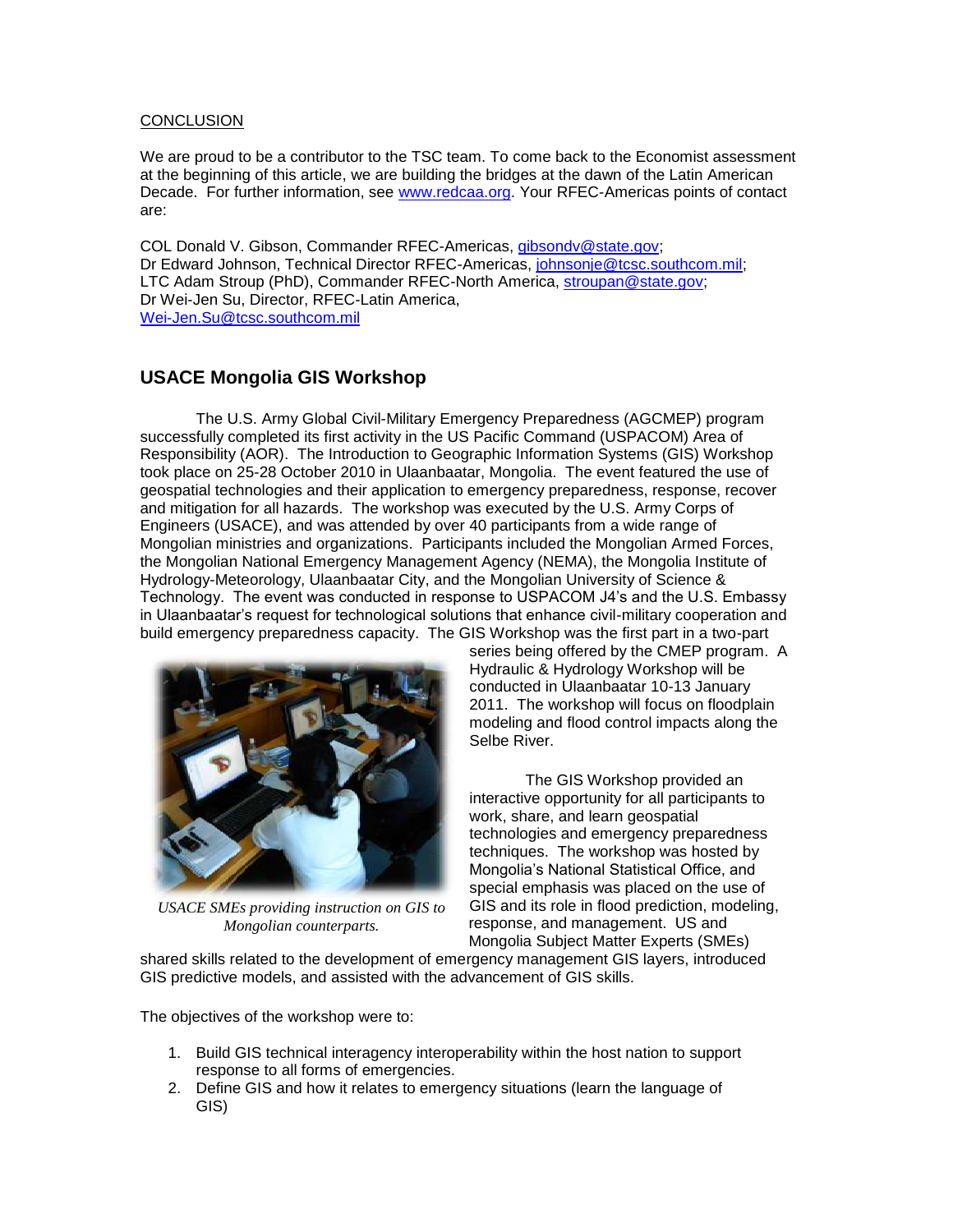- 3. Improve geospatial skills using GIS software
- 4. Demonstrate and improve capabilities for using GIS to answer emergencyrelated questions (How many buildings are in the floodplain? What electrical systems will remain operable? Where should potable water stations be setup?)
- 5. Share ideas on how geospatial data should be managed, viewed, and disseminated
- 6. Discuss how to quickly and effectively communicate with maps
- 7. Identify resources required to build a GIS data set
- 8. Discuss GIS software, hardware, and data resources
- 9. Model disaster impacts
- 10. Get emergency mangers to think about what types of GIS products they might request during a disaster event

USACE has been actively leading execution of the Army's CMEP program since 1998. The program's main purpose is to continuously develop capacity to improve emergency preparedness, response, and recovery through enhanced consequence management for allhazards. This is accomplished through holding bilateral and regional seminars, workshops, and TTXs with facilitation from SMEs in emergency management, emergency planning, GIS, public affairs, engineering, and other relevant professions. CMEP strives to increase civil and miltary cooperation in emergency management and disaster planning, and the program emphasizes planning for the consequences of all-hazards disasters: those from weapons of mass destruction (WMDs), technological disasters, pandemic outbreaks, and natural disasters. This mission includes supporting effective and efficient civil-military and interministerial relations within countries and between regional neighbors. CMEP uses technology, science, and a variety of USG SMEs to build upon its partner nations' existing capabilities. The CMEP program has expanded beyond its original Partnership for Peace (PfP) focus, and is now engaged in working with all COCOMS and ASCCs, including South American, Asia, and Africa. For more information about CMEP, please visit<http://www.usace.army.mil/CMEP> or contact their POC Justin Pummell at [justin.d.pummell@usace.army.mil.](mailto:justin.d.pummell@usace.army.mil)

# **SC Topics:**

## **Army's Security Assistance Enterprise Conference**

On 27 OCT 10, the leaders of the Army's Security Assistance Enterprise (ASAE) – Mr. Keith Webster, the Deputy Assistant Secretary of the Army for Defense Exports and Cooperation (DASA DE&C), and BG Chris Tucker, Commanding General of the U.S. Army Security Assistance Command (USASAC) – hosted a day-long security cooperation (SC) meeting in Alexandria, Virginia. The meeting, timed to coincide with the Association of the United States Army (AUSA) meeting taking place in Washington, DC, was intended as an opportunity for SC personnel from around the Army to come together and discuss major issues pertaining to the work of the enterprise, to manage and shape expectations, and to share information about the impact of developments in the Army and the Office of the Secretary of Defense (OSD) on the future of SC. Invited guests included staff from the host organizations as well as Security Cooperation Office personnel from around the world, SC planners from the Global Combatant Commands and Army Service Component Commands, and representatives of the various Program Executive Offices and Program Management Offices.

\*\*\*\*\*\*\*\*\*\*\*\*\*\*\*\*\*\*\*\*\*\*\*\*\*\*\*\*\*\*\*\*\*\*\*\*\*\*\*\*\*\*\*\*\*\*\*\*\*\*\*\*\*\*\*\*\*\*\*\*\*\*\*\*\*\*\*\*\*\*\*\*\*\*\*\*\*\*\*\*\*\*\*\*\*\*\*\*\*\*\*\*

Mr. Webster opened the day by outlining the purpose of the event and briefly reviewing the agenda, before he and BG Tucker gave a joint brief that detailed trends in the contemporary operating environment, shifting fiscal and operational realities, and the changing face of security assistance over the last decade. Alongside the demands of supporting continuing relationships with more than 140 partner nations, BG Tucker noted, the enterprise is now faced with the challenge of new programs and authorities, support for two wars and several contingency operations, and a dramatic upsurge in both case value and visibility. New Army FMS in fiscal year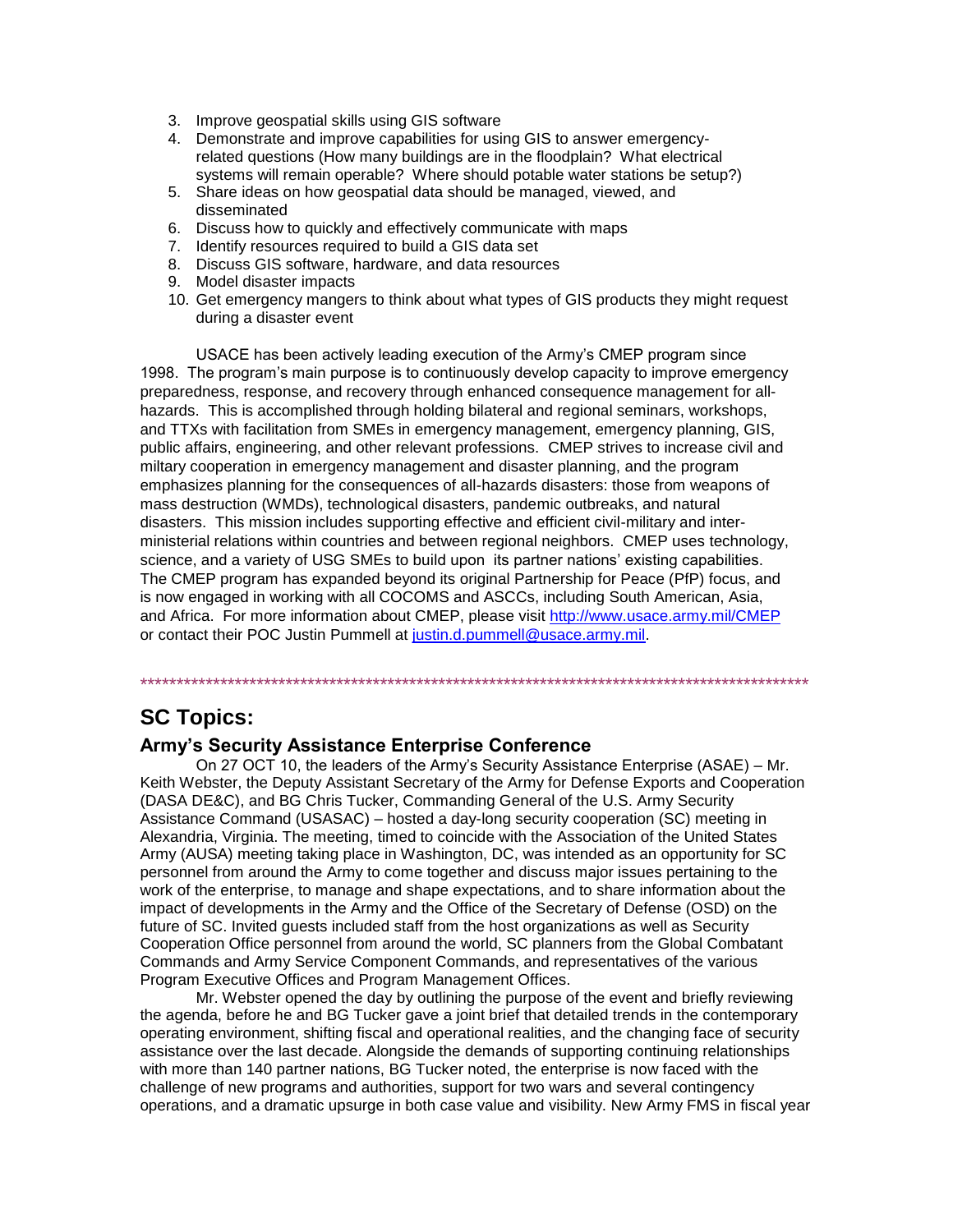(FY) 2010 totaled \$14.6 billion, spread across 701 new cases, 462 modifications, and 1017 amendments. This increased OPTEMPO is representative of a trend over the last several years, as evidenced by a total of \$62 billion in Army FMS from FY07 to FY10; the four-year period immediately prior saw only \$18 billion in FMS. This high case volume put pressure on the enterprise, demanding prioritization decisions to direct the allocation of resources and staff time to the most strategically important cases. Mr. Webster issued this prioritization guidance at the direction of the Vice Chief of Staff of the Army, committing to paper previously existing verbal guidance to focus efforts first and foremost on support to ongoing operations.

In response to the evolving demands of the new operational environment, OSD directed (through the Defense Planning and Programming Guidance) the formation a task force on SC reform to conduct a comprehensive review of the Department's SC processes and examine ways to provide urgently-needed capabilities to foreign partners in a more timely manner. COL Tom Cosentino followed Mr. Webster and BG Tucker's remarks with a briefing on the task force's mission, objectives, composition, and progress thus far. This presentation provided useful context to members of the ASAE on the future of SC, including proposed changes in organizations, authorities, and processes, and COL Cosentino faced a number of pointed questions from the audience about the expected result of the task force's review.

To continue the expectation-management theme, Mr. Joe Jefferson, an acquisition expert with the office of the DASA for Acquisition and Industrial Base Policy gave a brief intended to familiarize participants with the basics of the acquisition process, helping them to better understand how international activities fit with the broader function of the PEOs, PMs, and the industrial base. Mr. Tony Incorvati of the Army Contracting Command supplemented Mr. Jefferson's brief with an explanation of the way increased security assistance impacts the contracting community. Equipped with this knowledge, SC planners and SCO personnel will be better able to understand the way industrial capacity, acquisition processes, and contracting concerns can impact security assistance timelines; this deeper understanding then helps SC personnel and organizations to manage the expectations of both foreign partners and U.S. senior leaders.

During a working lunch, Army G-4 LTG Mitchell Stevenson addressed the audience on a number of subjects, including the integration of logistics policies, programs and plans with the Army Force Generation (ARFORGEN) model; the future disposition of Army equipment currently in Iraq; opportunities for the transfer of Excess Defense Articles (EDA); and the future of the Army's MRAP and M-ATV fleet. LTG Stevenson outlined the many opportunities for the ASAE to take advantage of developments in the Army logistics community to build partner capacity and capability, again underlining the fundamental importance of coordination and communication between SC organizations and the Army's equipping community – a relationship that is institutionalized through the nesting of the ASAE in the broader Materiel Enterprise. The afternoon was comprised of a series of briefings about specific security assistance-related topics, including the organization and mission of the Project Management Office for Non-Standard Rotary Wing Aviation, conducted by BG Tim Crosby, PEO-Aviation; an introduction to the Excess Defense Articles program, from COL Dave Dornblaser of USASAC's Washington Field Office; and a run-down of challenges and successes of the 1206 program, by Mr. Brandon Denecke of the Defense Security Cooperation Agency (DSCA). These briefings provided details on three much-discussed – but perhaps poorly-understood – topics in the security assistance community. LTC Al Padden of the HQDA G-35's Security Cooperation Policy division (DAMO-SSO) followed this with a briefing on the Army's approach to Security Force Assistance – efforts to build partner capacity by aligning modular brigades to security cooperation missions in a specific GCC's area of responsibility through the ARFORGEN process.

Mr. Webster again returned to the podium to wrap up the day, first giving the audience a brief introduction to the Materiel Enterprise International Engagement Strategy. The development of this engagement plan is part of an effort to shift the ASAE to a proactive, anticipatory footing, matching partner capability gaps with possible materiel solutions in advance of a customer request to allow for the timely elimination of potential barriers to sale.

This one-day meeting offered a unique opportunity to gather members of the ASAE and other Army SC personnel in one room to develop a common operating picture and discuss major issues impacting the community, and its overall success offers a template for similar coordination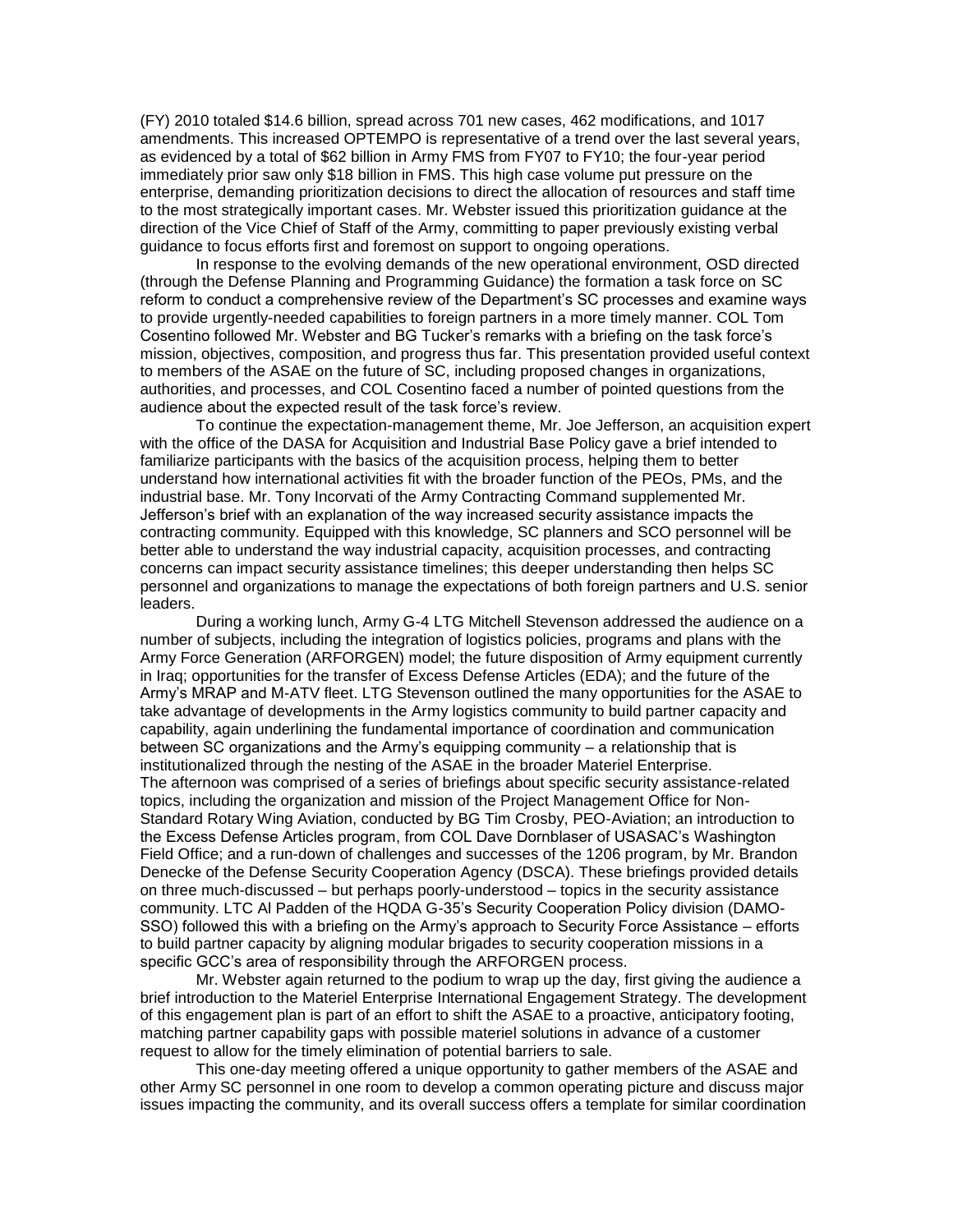meetings in the future. Those who participated will emerge from this event with a broadened understanding of the many trends impacting Army SC and the broader context into which their work fits, and will hopefully have gained knowledge and contacts that contribute to improved performance of the SC mission.

# **USARPAC TSC Conference**

U.S. Army Pacific (USARPAC) hosted a weeklong Theater Army Security Cooperation Conference December 6-9 in Honolulu, Hawaii.

Security cooperation stakeholders from across U.S. Army Pacific as well as Headquarters, Department of the Army gathered for presentations and discussions with those who plan and shape Theater Security Cooperation activities in the Pacific. Approximately 60 people in all participated.

U.S. Army Pacific Commander, Lieutenant General Mixon, addressed the opening session with a message to attendees. He underscored the important role of security cooperation activities and exercises in the Pacific Theater. He reminded attendees that security cooperation efforts further US interests by maintaining and improving relationships, building capability and capacity, and increasing interoperability with partner armies.

The goals and objectives of the conference were to 1) educate wider SC Community on USARPAC initiatives, 2) familiarize SC Community with USARPAC Priorities and Objectives, 3) synchronize SC efforts of "big Army" with USARPAC 5-year Engagement Plans, 4) set conditions for Regional Armies Capabilities Study 2030, and 5) Build Relationships with USARPAC SC stakeholders. Although there were a number of outcomes from the conference, chief among them was the establishment of 5-Year Country Plans looking out to FY16 with activities tied to Theater Campaign Plan Objectives and well defined milestones.

USARPAC will work over the next three months to refine these country plans by distributing them to other Security Cooperation stakeholders (COCOM, HQDA, and Country Teams). USARPAC has established a monthly online web-based forum where USARPAC Security Cooperation efforts are discussed and made available for the larger SC community. Interagency and United States Government agencies are invited to participate.

# **USARNORTH partners with Canadian Forces for North American Security**:

The Canada and the United States (CANUS) military alliance is the backbone of our North American Strategic Security Initiative. This transparent cooperative relationship enables the United States and Canada to achieve unparalleled operational and tactical interoperability across a full spectrum of operations regionally and globally as evidenced by the CANUS' current overseas contingency operations in Afghanistan.

USARNORTH fosters this relationship as the Army Service Component Command through two separate chains of command: Headquarters Department of the Army for Partnerships with Canada on Training, Techniques and Procedural Operations and US NORTHERN COMMAND as the Combatant Commander responsible for Homeland Defense Operations in the NORTHERN COMMAND Area of Responsibility.

Similarly, the Canadian Land Forces augment and integrate operations with Army National Guard, Army Reserves and active duty Army US Forces with a myriad of exercises that test the fundamental war fighting skills of both armies. As the service component for land operations in the Continental United States, our cross border training opportunities are busier than ever. Exercises such as the Canadian full spectrum operations EXERCISE MAPLE GUARDIAN held at Canadian Military Training Center Wainwright, Alberta or a Virginia National Guard Training Exercise with Canadian Army Reserve soldiers participating in the massive training EXERCISE SOUTHBOUND TROOPER which provides deployment training for the international security assistance mission in Afghanistan.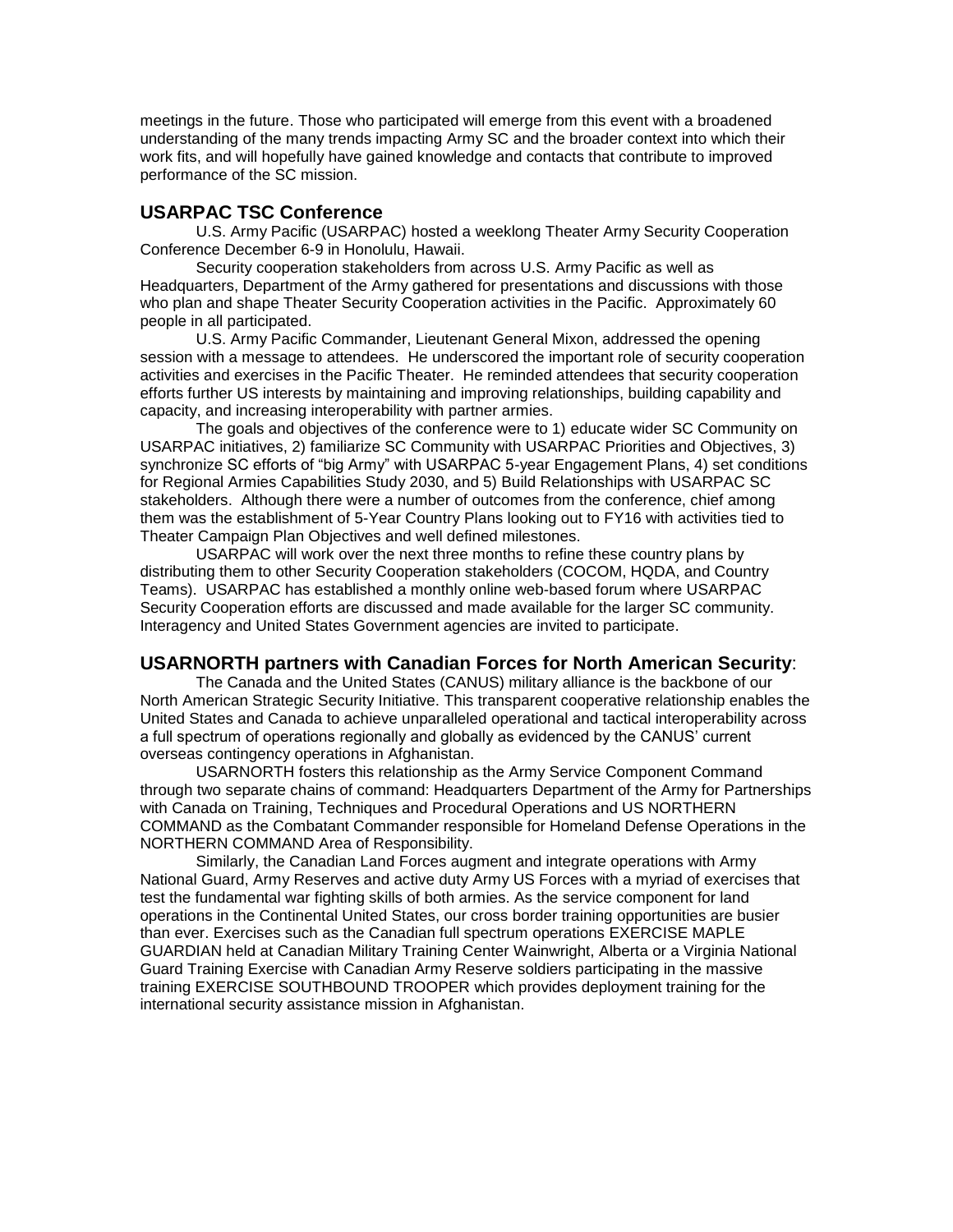This month Canadian Training Officers from Land Forces Doctrine and Training, State National Guard and Reserve Training Officers and USARNORTH Security Cooperation and training action officers will meet for the Cross Border Working Group Meeting in Toronto, Canada and discuss all nation to nation army training events for the collective security of both countries.



*US and Canadian personnel fire a 105mm howitzer during EXERCISE SOUTHBOUND TROOPER* 

Equally important to US and Canada's strategic partnerships and collective security programs is the relationship US NORTHERN COMMAND and CANADA COMMAND and USARNORTH share in strengthening our collective ability to mitigate the effects of natural disasters through Defense Support to Civil Authorities (DSCA). DSCA also improves our collective defense capability to defeat threats to our nations. USARNORTH meets this important mission by continuously improving our collaboration and cooperation in the planning and successful execution of training exercises that ensure our forces can effectively operate in a Joint Task Force environment for the greater good of both nations. In March 2011, Canada Command's Regional Joint Task Force Commanders, Northern Border State Adjutant Generals and the Commanding Generals of ARNORTH and Canada Command will meet at USARNORTH to educate commanders on the Combined Defense Plan and Canada and US bilateral initiatives and discuss future homeland defense exercises and training opportunities. This conference is the cornerstone of our tactical C2 construct with our indispensable hemispheric security partner Canada.

# **LEAPFEST XXIX**

Leapfest is an exercise which develops the command and control of Army Aviation to deliver a maneuver force on the tactical objective with precision and in a timely manner to conduct combat operations. There is a competitive aspect to the exercise as well, which builds camaraderie and esprit corps among the US and International Community. Teams from the US Army, US Navy, USMC, USAF, and International Teams from Europe, South America, and Asia make their way across the globe to join us for this annual event

*The Largest, Longest Running International Static Line Parachute Competition* 

The Leapfest Competition team consists of five (5) personnel total: four (4) jump-ers and one (1) alternate. Jumpers will exit from a CH-47 helicopter from 1500 feet (AGL) using the MC1-



1C/D static line steerable parabolic parachute. Each stick consists of four jumpers. The complete rules are provided at the mission briefing.

#### *Friendship Jumps*

This is an opportunity for U.S. Teams and International Teams to participate and earn foreign jump wings. Paratroopers will execute a familiarization jump prior to the competition jump. In addition to these jumps a final jump is executed in which foreign

jumpmasters have the opportunity to execute duties allowing paratroopers the ability to earn foreign airborne wings.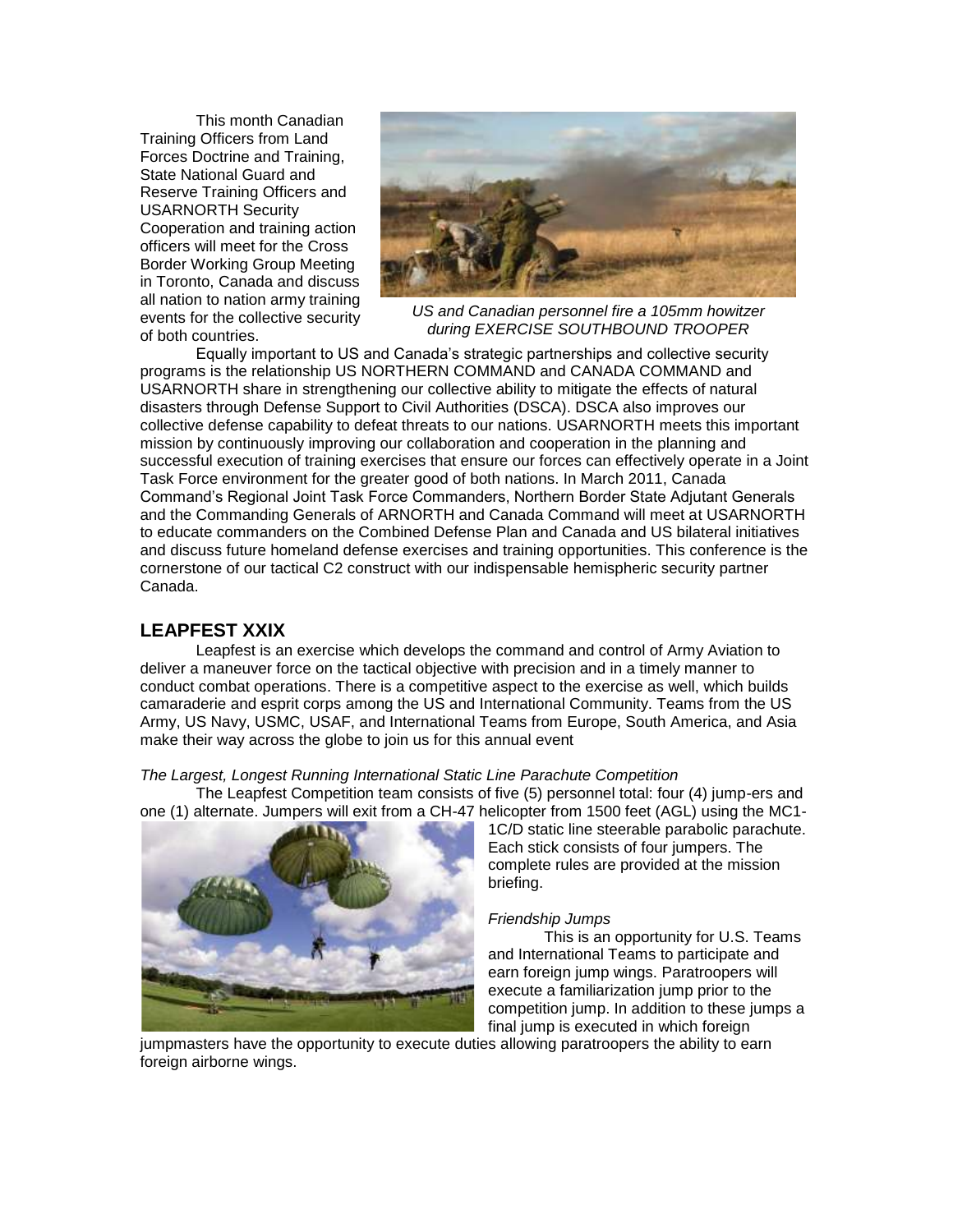#### *From All Over the World*

There is a tremendous amount of tradition and Esprit de Corps which surrounds Leapfest. From its beginning, the event is first and foremost grounded on fostering camaraderie and respect among the various competitors from around the world. What marks this event as truly remarkable is that it is the largest and longest continually-run international parachute exercise. Further-more, it takes place in the smallest of the United States—Rhode Island.

#### *Awards Ceremony*

International Competitors are awarded the U.S. Army Parachutist Badge upon completing appropriate training and parachute descents. Each competitor must have jumped using a U.S. Army parachute from a U.S. aircraft having been released by a U.S. Army Jumpmaster.

#### *International Activities*

International Teams enjoy the surrounding sites and sounds during their stay in Rhode Island. The Welcome Reception is held at the historical Towers at scenic Narragansett Beach. The Awards Banquet following the competition is held at the Newport Yachting Center, on the water-front of the bustling city of Newport, RI. A tour of New York City and Ground Zero has also been a highlight of the visitors' itinerary, only hours away.

Key Dates: 2 August International Welcome 3 August Friendship Jump 1 6 August Competition Awards Banquet, Newport Yachting Center 9 August Friendship Jump 2

# **ARCIC Activities in USARPAC:**

India: Lt Gen A S Lamba, General Officer Commanding-in-Chief, HQ Army Training Command India visited HQ TRADOC, Fri, 6 Aug 2010; LTG Sterling served as host. LTG Lamba's objectives: meet senior leadership, understand TRADOC roles/mission, exchange views on training, doctrine and combat development, gain insight into US Army's institutional training base with objective of refining ARTRAC and training institutions of the Indian Army, identify US Army's spirit of innovation towards development of concepts and improve own concepts in battlefield dynamics, discuss areas of mutual cooperation in the realm of training, and methodology for collating and analyzing operational LL and modifying training/doctrine to adapt to changing operational and tactical realities. In addition to establishing a personal relationship with CG and DCG TRADOC during individual office calls, Lt Gen Lamba was presented the TRADOC Command Overview Brief and the Army Capstone Concept Brief followed by a visit to the JTCOIC. Discussions topics included concept to actual acquisition, the doctrine process and leader training.

Korea: MG Park, Seongwoo, Commander, Korea Army Training Center visited HQ TRADOC, Tue, 7 Sep. Following an office call with DCG/CoS, LTG Hertling hosted a briefing/overview on Initial Military Training (IMT). Discussions focused on incorporating current lessons learned into training of new recruits, APFT program, and Warrior Tasks. MG Park was impressed in our use of technology and I-phone application where we reach out to new recruits even before they report to basic combat training (BCT). LTG Hertling explained how we are recruiting a civilian more steeped in technology and not as physically fit thus facilitating the changes we have made in our approach to BCT. There was also much discussion on how we incorporate realism and lessons learned into our marksmanship and combative programs. MG Park was very interested in our Drill Sergeant program: selection of NCOs from all branches; use of female Drill Sergeants; duration of a Drill Sergeant tour; and why our NCOs volunteer to become Drill Sergeants.

Korea: MG Yoon, Kwang Sub, Commander, Korea Army Infantry School visited HQ TRADOC, Thu, 14 OCT 10. Following an office call with DCG/CoS, MG Davis hosted an overview of the Joint & Army Experimentation Division (JAED) given by Ms Karen Maculley. Discussions focused